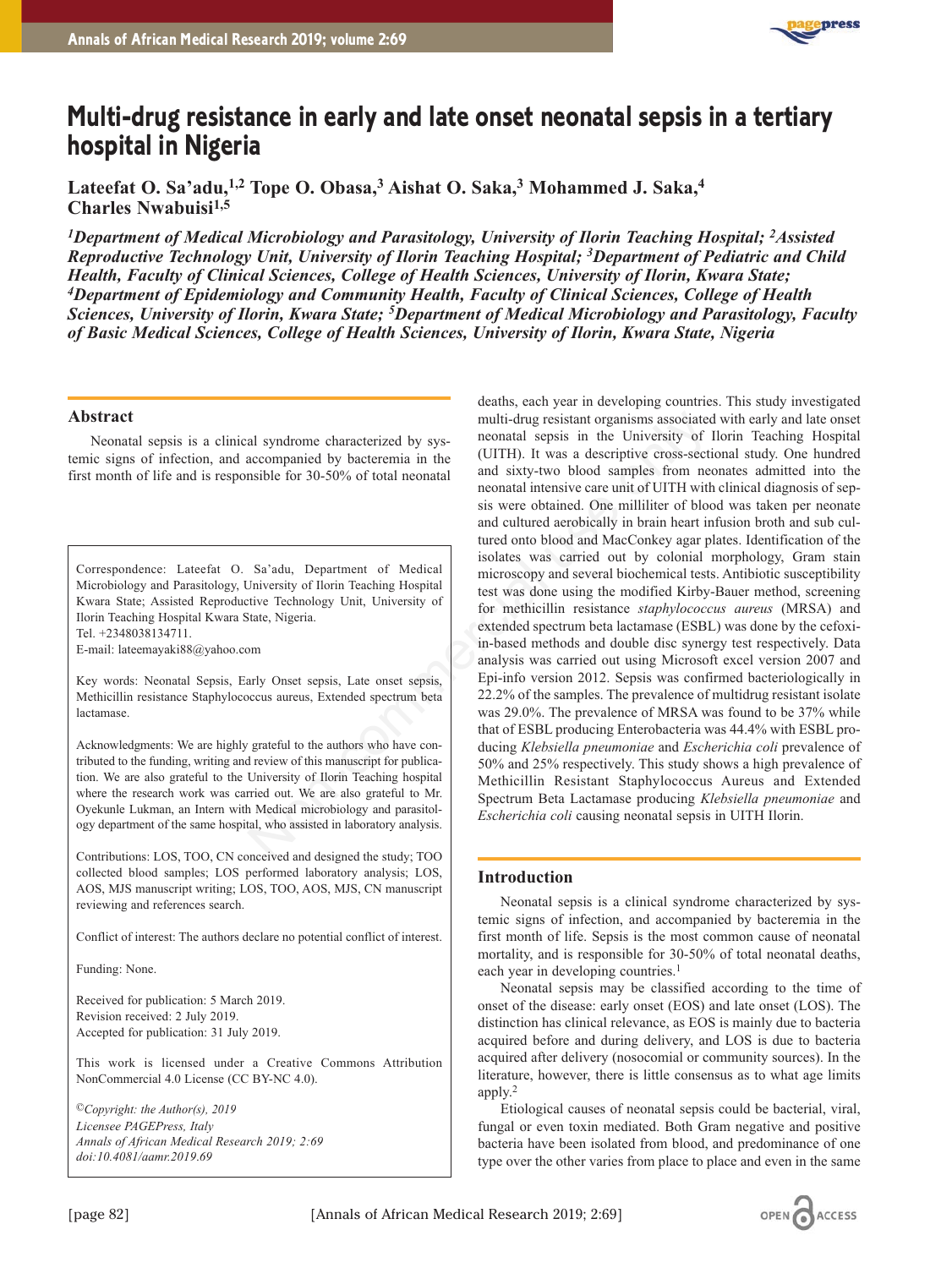

place over time.3 Bacteria commonly isolated in the samples included *Klebsiella pneumoniae*, *Escherichia coli, Enterobacter species, Pseudomonas aeruginosa* and *Staphylococcus aureus*. 3,4

Also, many multi-drug resistant (MDR) organisms have also been isolated such as Methicillin Resistant *Staphylococcus aureus* (MRSA) and Extended Spectrum Beta lactamases (ESBLs).5,6

Methicillin resistance *Staphylococcus aureus* (MRSA) are strains of *Staphylococcus aureus* that are resistant to the isoxazoyl penicillins such as methicillin, oxacillin and flucloxacillin, the mechanism of resistance is as a result of an alteration in the target of the antibiotics.7 They were once confined largely to hospitals, other health care environments, and patients frequenting these facilities. Since the mid-1990s, however, there has been an explosion in the number of MRSA infections reported for populations lacking risk factors for exposure to the health care. This increase has been associated with the recognition of new MRSA strains, often called community-associated MRSA (CA-MRSA) strains, that have been responsible for a large proportion of the increased disease burden observed in the last decade.<sup>8</sup>

MRSA in Neonatal Intensive Care Units (NICU) has been reported and is commonly associated with episodic outbreaks from a single clone. Epidemics of MRSA infection have been associated with understaffing, overcrowding, improper cleaning of equipment and hands.9

Due to extensive use of β-lactam antibiotics over the last several decades in clinical practice, various β-lactamases have emerged. Extended-spectrum beta-lactamases (ESBLs) which were first reported in 1983, are mutant plasmid-mediated beta-lactamases derived from older, broad-spectrum beta-lactamases (*e.g.,* TEM-1, TEM-2, SHV-1). These enzymes are most commonly produced by *Klebsiella spp* and *Escherichia coli* but may also occur in other Gram-negative bacteria, including *Enterobacter, Salmonella, Proteus, Citrobacter spp, Morganella morganii, Serratia marcescens, Shigella dysenteriae,* and *Pseudomonas aeruginosa.*<sup>10</sup> They are inhibited by β-lactamase inhibitors such as clavulanic acid, sulbactam and tazobactam. The cephamycins *i.e* cefoxitin and cefotetan are resistant to the hydrolytic effect of these enzymes because of their methoxy group. The carbapenems *i.e* imipenem and meropenem are also not affected.<sup>11,12</sup> tensive Care Units (NICU) has been<br>
Infusion medium which was incubate<br>
stensive Care Units (NICU) has been<br>
Infusion medium which was incubate<br>
stociated with episodic outbreaks from<br>
examined daily for visible signs of<br>

The emergence of these superbugs (MRSA and ESBLs) poses a serious antibiotic management problem because of their resistance to multiple drugs and also these genes are easily transferred from one organism to the other via plasmids. This study therefore assesses the prevalence of MRSA and ESBLs among aerobic bacterial isolates of neonatal sepsis in University of Ilorin Teaching Hospital (UITH) Ilorin Kwara State Nigeria.

### **Materials and Methods**

This descriptive cross-sectional study was conducted at the Neonatal Intensive Care Unit of the UITH. The Neonatal Intensive Care Unit of the hospital admits an average of 2000-2500 babies per annum, this comprises babies born within the hospital and those referred to the unit.

The study population included all neonate's new-born aged 0- 28 days (Table 1) with clinical diagnosis of sepsis admitted into the Neonatal Intensive Care Unit of the Hospital from October 2013- February 2014. Presence of any or a combination of the following signs and symptoms were used by the attending physician to establish a clinical diagnosis of neonatal sepsis: temperature instability, lethargy, irritability, mottling, pallor, petechiae, feeding intolerance, vomiting, diarrhea, abdominal distention, or respiratory dis-



tress and neonates with risk factors for sepsis such as new-born of mothers with prolonged rupture of membrane (PROM) [rupture of membranes for more than 18 hours prior to delivery], maternal fever and or Vulval urinary or lower gastrointestinal infection before or during labor, foul smell of amniotic fluid and meconium stained fluid.

One milliliter of venous blood from a peripheral vein, was taken by resident doctors in the neonatal intensive care unit (NICU) under aseptic conditions, and before commencement of antibiotics, from 162 neonates. The blood was then transferred, using a new sterile needle through the rubber liner of the bottle cap, into the blood culture bottle containing 9 mL Brain Heart Infusion broth. A fresh ethanol-ether swab was used to wipe the top of each culture bottle and the tape was replaced. Each bottle was clearly labelled with the reference ID number of the neonate, and the date and time of collection. Samples were transferred to the microbiology laboratory of the University of Ilorin, Teaching Hospital within an hour of collection for further processing.

Samples were processed using the inoculated Brain Heart Infusion medium which was incubated at 37°C for 7 days and were examined daily for visible signs of bacterial growth. Growth was usually indicated by hemolysis of the red blood cells, gas bubbles in the medium, turbidity, or the appearance of small aggregates of bacterial growth in the broth, on the surface of the sedimented red cell (cotton balls) or occasionally along the walls of the bottle. Subcultures from blood cultures suspected of being positive were made on 5% sheep blood agar and MacConkey agar. Strict aseptic technique was ensured to avoid contaminating the culture.

The blood and MacConkey agars were prepared according to the manufacturer's standard and one plate per batch of each of the agars was examined for sterility by incubating at 37°C for 24-48 hours. The plates were then stored in the refrigerator, at a temperature of between 2°C to 10°C and used within seven days of production. The Blood agar and MacConkey agar plates were incubated at 37°C aerobically overnight. Bottles without evidence of growth were followed up by examining the broth daily, a final subculture was done at the end of 7 days or at appearance of turbidity, whichever occurred earlier.

Identification of isolates was carried out using standard laboratory procedures which includes colonial morphology, Gram stain microscopy and several biochemical tests as hemolytic activity on blood agar plates, catalase, coagulase (free and bound), DNase production, and growth on mannitol salt agar for Gram-positive isolates, and triple sugar iron (TSI), motility, indole, citrate utilization, urease, oxidase and hydrogen sulphide production and Voges-Proskauer (VP) test for Gram-negative bacilli as described by Cheesebrough and Forbes.13,14

#### **Antimicrobial susceptibility testing**

Antimicrobial susceptibility test was done using the modified Kirby-bauer method (CLSI 2012).<sup>15</sup> For this study the following antibiotics were tested against the isolates following the procedures stated above: Gentamicinn (10 µg), Ceftriaxone (30 µg), Augmentin (30 µg), Ceftazidime (30 µg), Unasyn (10/10 µg), Imipenem (10 µg) and Vancomycin (30 µg) while *Staphylococcus aureus* ATCC

**Table 1. Age and sex distribution of neonates.**

| Age (hours)                   | Female    | <b>Male</b> | Total $(\%)$ |
|-------------------------------|-----------|-------------|--------------|
| Early onset sepsis $(72)$     | 58        | 67          | 125(77.2)    |
| Late onset sepsis $(\geq 72)$ | 12        | 25          | 37(22.8)     |
| Total $(\%)$                  | 70 (43.2) | 92(56.8)    | 162(100.0)   |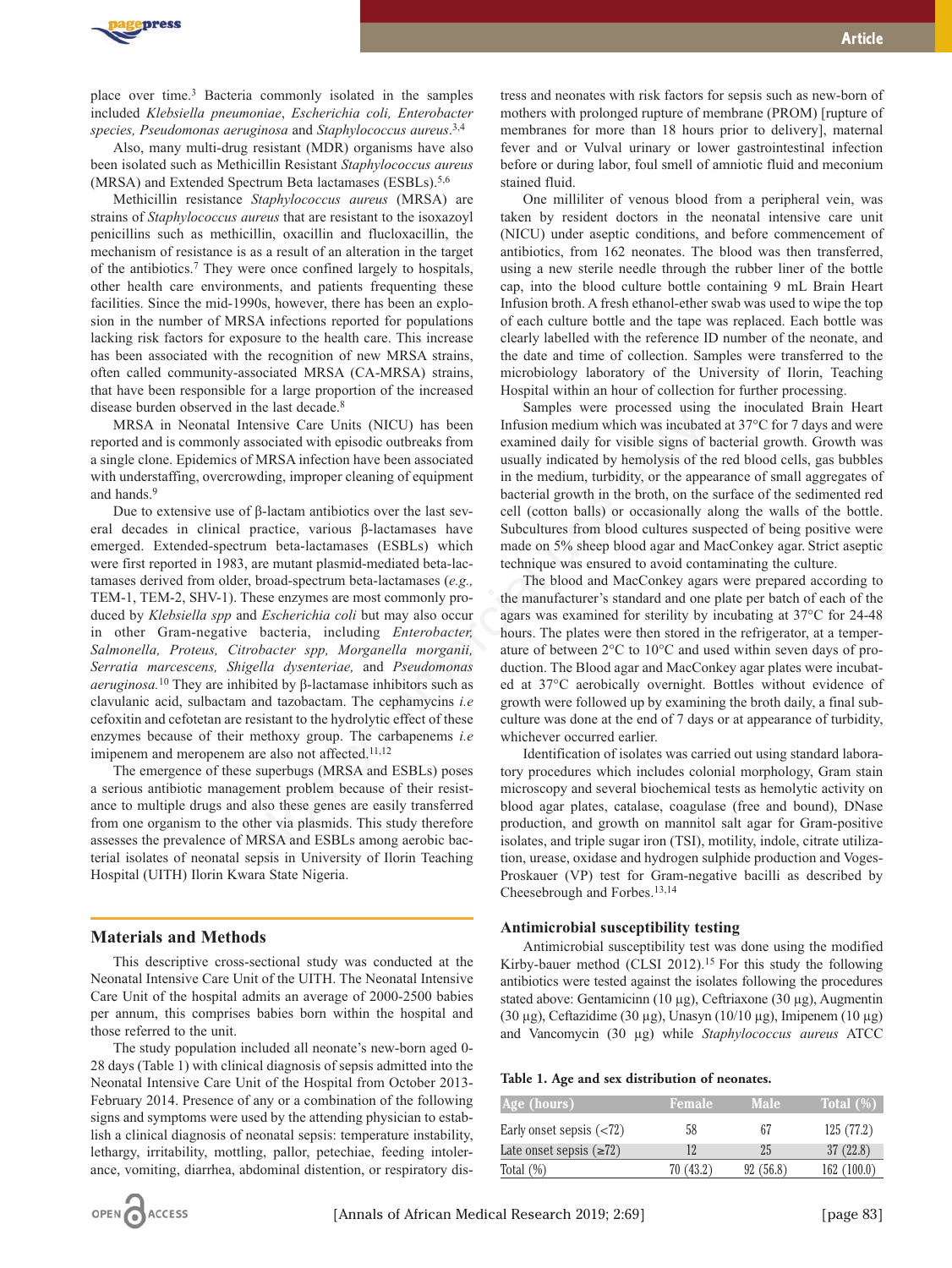

25923, *Escherichia coli* ATCC 25922, Pseudomonas *aeruginosa* ATCC 27853 were used as control strains.

#### *Methicillin resistance Staphylococcus Aureus*

The MRSA was detected by the Cefoxitin-based methods recommended in the guidelines of the Clinical Laboratory Standards Institute. (CLSI, 2012)15 All strains of *Staphylococcus aureus* were tested with 30 µg cefoxitin discs (Mast, UK) on Mueller–Hinton agar plates. For each strain, the bacterial suspension was adjusted to 0.5 McFarlands standard. MRSA ATCC 3391 (Oxoid) and locally identified Methicillin sensitive *Staphylococcus aureus* (MSSA) were used as positive and negative controls respectively. The zone of inhibition was determined after 24 hours of incubation at 35°C. Zone size was interpreted according to CLSI (2012) criteria: susceptible, ≥22 mm; resistant, ≤21 mm.

#### *Extended Spectrum Beta Lactamases*

According to CLSI guidelines, strains showing zone of inhibition of ≤22 mm for ceftazidime, ≤27 mm for cefotaxime, and ≤25 mm for ceftriaxone were selected for conformational tests for ESBL. The Double Disc Synergy Test (DSST) was used. The isolated colonies were inoculated in peptone water at 37°C for 2–6 hour. The turbidity was adjusted to 0.5 Mc Farlands standard and lawn culture was made on Mueller-Hinton agar using sterile swab, an Augmentin disc (20/10 μg) was placed in the center of plate. On both sides of Augmentin disc, a disc of cefotaxime  $(30\,\mu$ g) and ceftazidime  $(30\,\mu$ g), was placed with center to center distance of 15 mm to the centrally placed disc (amoxicillin-clavulanic acid disc). The plate was incubated at 37°C for 16-18 hours. ESBL production was interpreted as the 3rdgeneration cephalosporin disc inhibition increases towards the Augmentin disc or if neither disc were inhibitory alone but bacterial growth was inhibited where the two antibiotics diffuses together.16

Data was entered into a computer and analyzed using Microsoft Excel version 2007 and Epi-info version 2012 software. Associations of categorical variables were tested using Chi square while statistical significance was set at P<0.05. Results were presented in tables and charts.

#### **Results**

Majority (77.2%) of the neonates recruited for the study were less than 72 hours *i.e* presenting with early onset sepsis (EOS), thus giving EOS: LOS ratio of 3.4:1.

Twenty three percent (36 blood samples) of the sample yielded positive bacterial growth. Two of these blood samples yielded more than one organism: in all, there were 38 isolates. The aerobic

spore bearers were regarded as contaminants (Table 2).

Majority of the isolates (65.8%) were from neonates less than 72 hours old which is EOS and this was not significant ( $\gamma^2$ =3.75, P=0.053). Gram negative organisms occurred more commonly as a cause of EOS (15 of 25 isolates) than Gram positive organisms (10 of 25 isolates), but this was not statistically significant  $(\chi^2=0.22 \text{ and } P=0.63)$ .

Eleven out of the thirty-eight isolates were multi-drug resistant thus giving a prevalence rate of 29.0% (Figure 1). Three out of the eight *Staphylococcus aureus* were Methicillin resistant giving MRSA prevalence rate of 37.5% (Figure 2). Out of the eighteen (18) *Escherichia coli* and *Klebsiella pneumoniae* isolated, eight (8) were ESBL producers, giving a prevalence rate of 44.4% (Figure 3). Half (50%) of the *Klebsiella pneumoniae* isolated were ESBL producers.

### **Discussion**

Neonatal sepsis remains an important cause of morbidity and mortality especially in developing countries,<sup>17</sup> despite the increasing awareness of hospital infection control practices and introduction of new and more potent antimicrobial agents.

Our result showed a much higher occurrence of EOS compared to LOS. This is similar with report from Zhiling *et al.,*<sup>18</sup> where EOS is higher (66) than LOS (49). Consistently, early onset sepsis has been found to occur more frequently than late onset sepsis in neonates, and with a higher morbidity and mortality.18



**Figure 1. Prevalence of multi-drug resistant isolates.**

### **Table 2. Distribution of isolates by age.**

| <b>Isolates</b>                                                                                 | <b>Early onset sepsis</b><br>$\leq$ 72 hrs (%) | Late onset sepsis<br>$>72$ hrs $(\%)$ | Total $(\%)$                      |
|-------------------------------------------------------------------------------------------------|------------------------------------------------|---------------------------------------|-----------------------------------|
| Gram negative<br>Escherichia coli<br>Klebsiella pneumoniae<br>Pseudomonas aeruginosa            | 3(75.0)<br>9(64.3)<br>3(100.0)                 | 1(25.0)<br>5(35.7)<br>0(0.0)          | 4(100.0)<br>14(100.0)<br>3(100.0) |
| Gram positive<br>Staphylococcus aureus<br>Staphylococcus saprophyticus<br>Enterococcus faecalis | 3(37.5)<br>6(75.0)<br>1(100.0)                 | 5(62.5)<br>2(25.0)<br>0(0.0)          | 8(100.0)<br>8(100.0)<br>1(100.0)  |
| Total                                                                                           | 25(65.8)                                       | 13(34.2)                              | 38(100.0)                         |

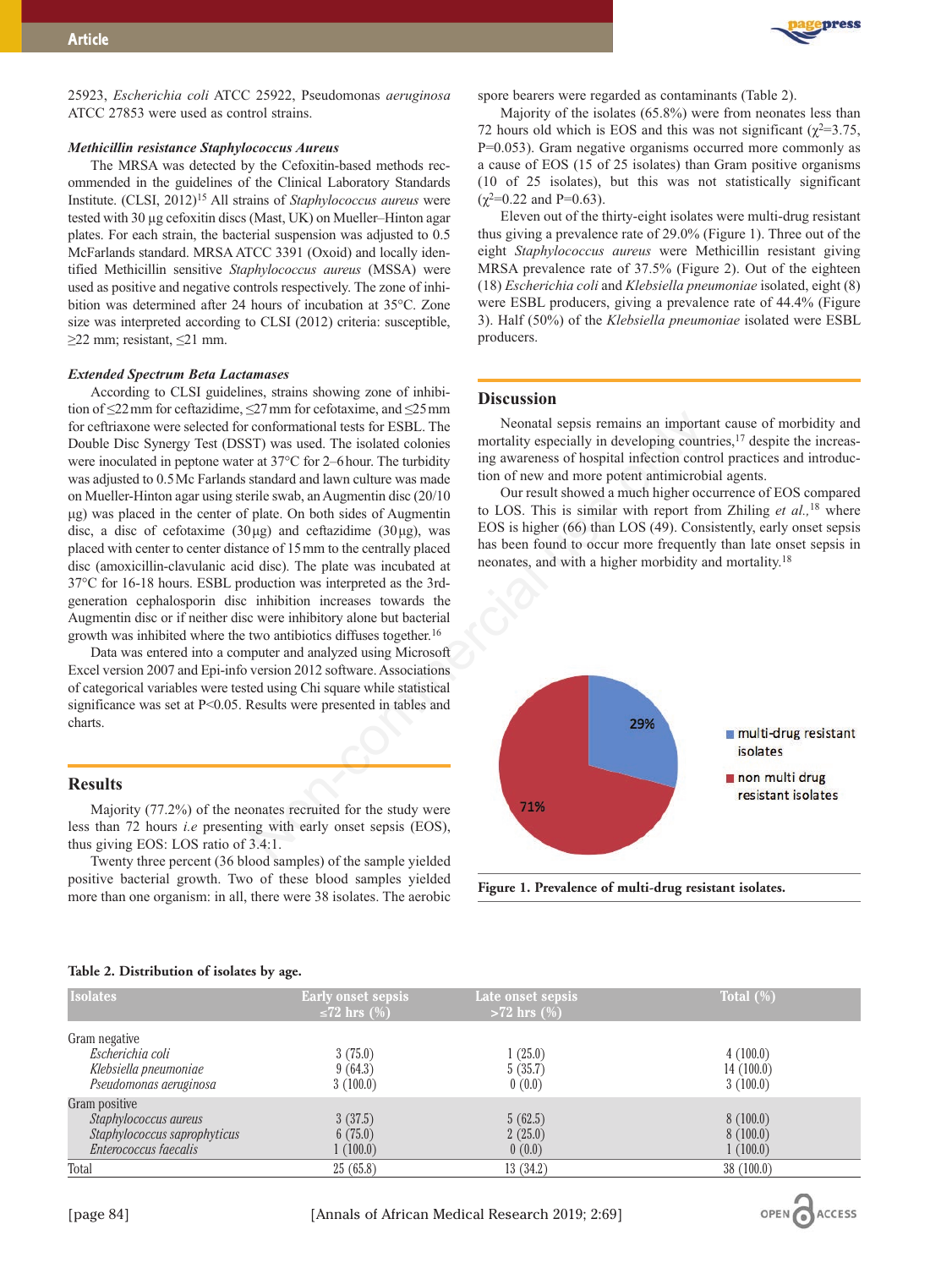

Out of the 36 patients with positive blood culture, 65.8% had early onset sepsis (EOS) while 34.2% had late onset sepsis (LOS). This however contrasts with an earlier study by Mokuolu *et al.*<sup>4</sup> in Ilorin where a higher preponderance of late onset sepsis (73.6%) was reported.

Gram negative organisms were the predominant cause of early onset sepsis (60%), with *Klebsiella pneumoniae* accounting for 60% and both *Escherichia coli* and *Pseudomonas aeruginosa* accounting for 20% each. This is quite similar with the findings of Mokuolu *et al*. <sup>4</sup> where two-third of the early onset infections were due to Gram negative organisms with *Klebsiella pneumoniae* accounting for 57%.

In the late onset category, Gram positive organisms predominated, accounting for 54% with *Staphylococcus aureus* constituting 71.4% and *Staphylococcus saprophyticus* 28.6%. This is also similar with the findings of Mokuolu *et al.,*<sup>4</sup> where Gram positive organisms also predominated in the late onset category and *Staphylococcus aureus* accounted for 38.8%. These similarities may be due to the fact that the two studies were carried out in the same area hence, same prevailing strains.

The prevalence of MRSA as shown in Figure 2 is 37%; this is similar to the findings of Ghandi *et al.,*<sup>19</sup> who reported MRSA prevalence of 31.25%.It is however, higher than the findings of Prabhu *et al.*,<sup>20</sup> and Bhat *et al.*,<sup>5</sup> where MRSA prevalence of 29% and 23.07% were reported. This is also lower than MRSA prevalence of 50. 94%, 66% and 66.7% reported by Singh *et al.*,<sup>21</sup> Karthikeyan *et al.*,<sup>22</sup> and Hannan *et al.*<sup>23</sup> The difference in prevalence may be due to the different prevailing strains, antibiotic prac-



**Figure 2. Methicillin sensitivity of** *Staphylococcus aureus.*



**Figure 3. Extended spectrum beta-lactamase sensitivity among** *Escherichia coli* **and** *Klebsiella pneumoniae* **isolates.**

tices in these locations and also the screening method used; for this study the cefoxitin based method was used while some of the previous studies used the oxacillin method. Cefoxitin induces mecA gene better and gives a more accurate and reproducible results.

In this study extended spectrum beta-lactamase (ESBLs) prevalence of 44.4% was recorded among *Klebsiella pneumoniae* and *Escherichia coli* isolated (Figure 3). This is similar to the findings of Prabhu *et al.*,<sup>20</sup> and Bhat *et al.*,<sup>5</sup> where the prevalence of ESBL producing Gram negative bacilli were found to be 32% and 35% respectively. This is far lower than the reports of Shalini *et al.,*<sup>6</sup> and Dangre-Mundey *et al.,*<sup>24</sup> which reported ESBL prevalence of 72.3%, and 95% among Gram negative bacilli. This may be due to different prevailing strains and antibiotic practices as the methodology is quite similar.

The prevalence of ESBL producers among *Klebsiella pneumoniae* was found to be 50%, while 25% of the *Escherichia coli* isolated were ESBL producers. This is lower than the 80% and 63.6% prevalence of ESBL producing *Klebsiella pneumoniae* and *Escherichia coli* reported by Shalini *et al.,*<sup>6</sup> It is also lower than the 58% prevalence of ESBL producing *Klebsiella pneumoniae* reported by Jain *et al.,*<sup>25</sup> and 52.9% of ESBL producing *Escherichia coli* reported by Ghandi *et al.*<sup>19</sup>

## **Conclusions**

This study shows a high prevalence of Methicillin Resistant Staphylococcus Aureus and Extended Spectrum Beta Lactamase producing *Klebsiella pneumoniae* and *Escherichia coli* causing neonatal sepsis in UITH Ilorin. MRSA and ESBL pose a challenge in the management of neonatal sepsis, they lead to an increase in the duration of hospital stay thereby increasing the cost of treatment. Also, by being multidrug resistant they increase mortality rate. We therefore recommend an effective hospital infection control program and periodic review of the hospital antibiotic policy.

## **References**

- 1. Kale A, Jaybhaye D, Bonde V. Neonatal Sepsis: An update. Iran J Neonatol 2013;4:39-51.
- 2. Vergnano S, Sharland M, Kazembe P et al. Neonatal sepsis: An international perspective. 2005. Available from: www.archdischild.com. Accessed on: 8th August 2018.
- 3. Iregbu, KC, Elegba, OY, Babaniyi IB. Bacteriological profile of neonatal septicaemia in a tertiary hospital in Nigeria. Afr Health Sci 2006;6:151-4.
- 4. Mokuolu AO, Jiya N, Adesiyun OO. Neonatal Septicaemia in Ilorin: Bacterial Pathogens and Antibiotic Sensitivity Pattern. Afr J Med Sci 2002;31:127-30.
- 5. Bhat S, Kavita, Rao S. Bacteriology of Neonatal Septicaemia. JRRMS 2011;1:18-21.
- 6. Shalini A, Niranjan T, Balaji V, Atanu KJ. Prevalence of Extended-spectrum B-lactamase Producing Escherichia coli and Klebsiella spp in a Neonatal Intensive Care Unit. Indian Pediatr 2009;46:1106-7.
- 7. Baddour MM, Abuelkheir MM, Fatani AJ. Trends in antibiotic susceptibility patterns and epidemiology of MRSA isolates from several hospitals in Riyadh, Saudi Arabia. Ann Clin Microbiol Antimicrob 2006;5:30.
- 8. David ZM, Robert SD. Community-Associated Methicillin-Resistant Staphylococcus aureus: Epidemiology and Clinical Consequences of an Emerging Epidemic. Clin Microbiol Rev